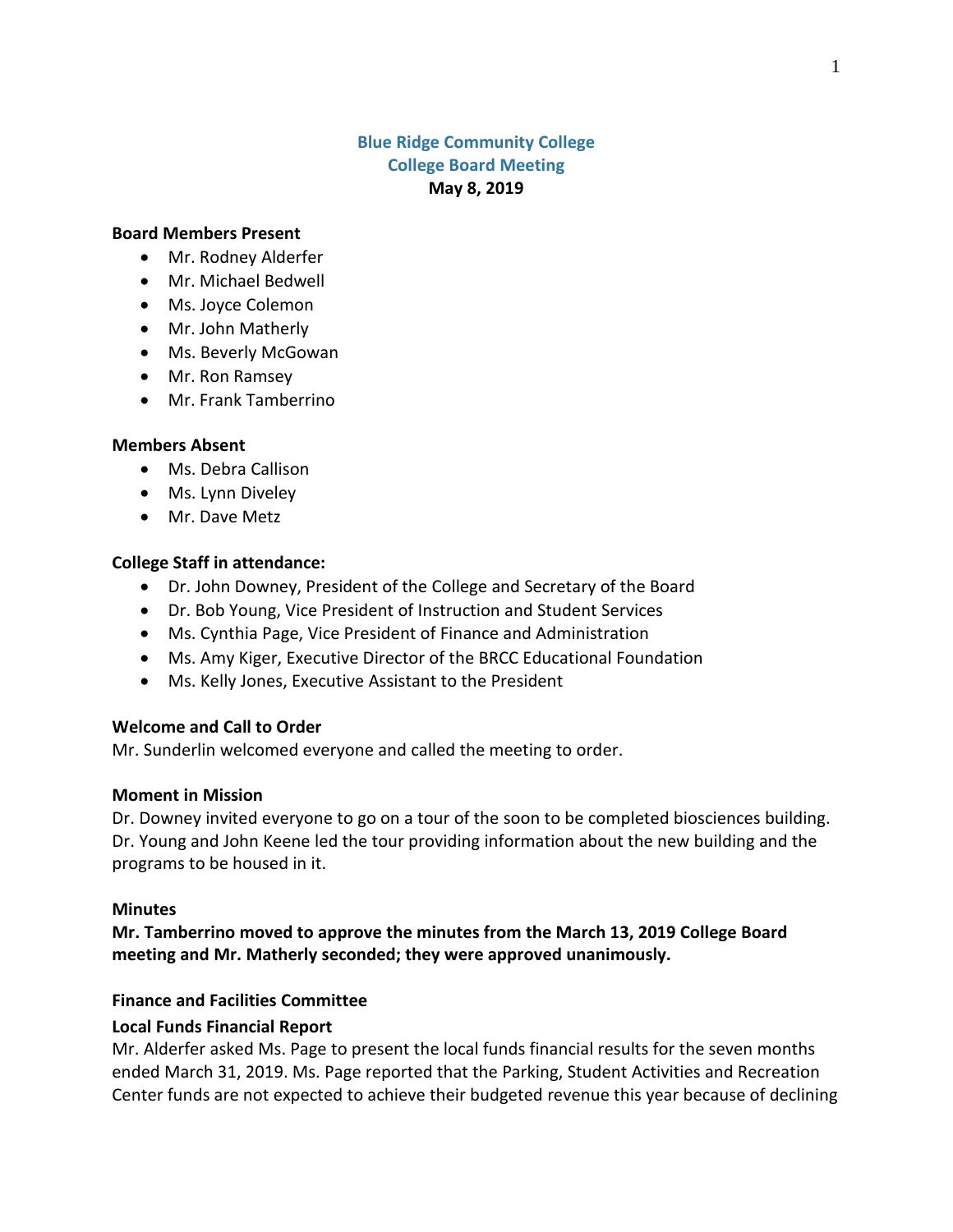enrollment. The Bookstore commission is also not expected to meet its revenue budget due to declining enrollment and the expanded use of online resources; expenditures will be adjusted to achieve balanced budgets. **These reports were recommended from committee for approval and to be filed for audit: this was approved unanimously.**

Ms. Page and Mr. Alderfer reviewed the proposed budget for 2019-2020**. The budget was recommended for approval and to be filed for audit.**

Ms. Page distributed and reviewed a campus map for the proposed parking lot near the soccer fields.

# **Curriculum and Student Affairs Committee**

Dr. Young and Mr. Tamberrino reported for the committee.

## **Action Items**

- 1. Approval of the discontinuation of the CSC in Commercial Pilot Due to continued low enrollment, it has been recommended to discontinue the CSC in Commercial Pilot; these courses will be offered non-credit. **This was recommended from committee for approval; this was approved unanimously.**
- **2.** Approval of 2019-2020 Curriculum Advisory Committees. The lists of committee members were emailed to the board members prior to the meeting. **The proposed 2019-2020 Curriculum Advisory Committees were recommended from committee for approval; they were approved unanimously.**

# **Consent Agenda**

- 1. Course Changes
	- a. Activate REL 230-**This was recommended from committee for approval; this was approved unanimously.**
	- b. Add REL 230 Religions of the World to the AA & S, AS and AAS Required General Education Courses list and remove REL 231 Religions of the World I. **This was recommended from committee for approval; this was approved unanimously.**
	- c. Change the number of credits in ESL 41 Composition II from 4 credits to 3 credits-**This was recommended from committee for approval; this was approved unanimously.**
	- d. Change the number of credits in ESL 42 Reading II from 6 credits to 3 credits and add co-requisite CST 100 Public Speaking. **This was recommended from committee for approval; this was approved unanimously.**
	- e. Change the number of credits in ESL 52 Reading III from 4 credits to 3 credits. **This was recommended from committee for approval; this was approved unanimously.**
	- f. Discontinue HMS 106 Working with Death and Dying and HMS 236 Gerontology. **This was recommended from committee for approval; this was approved unanimously.**
	- g. Program Changes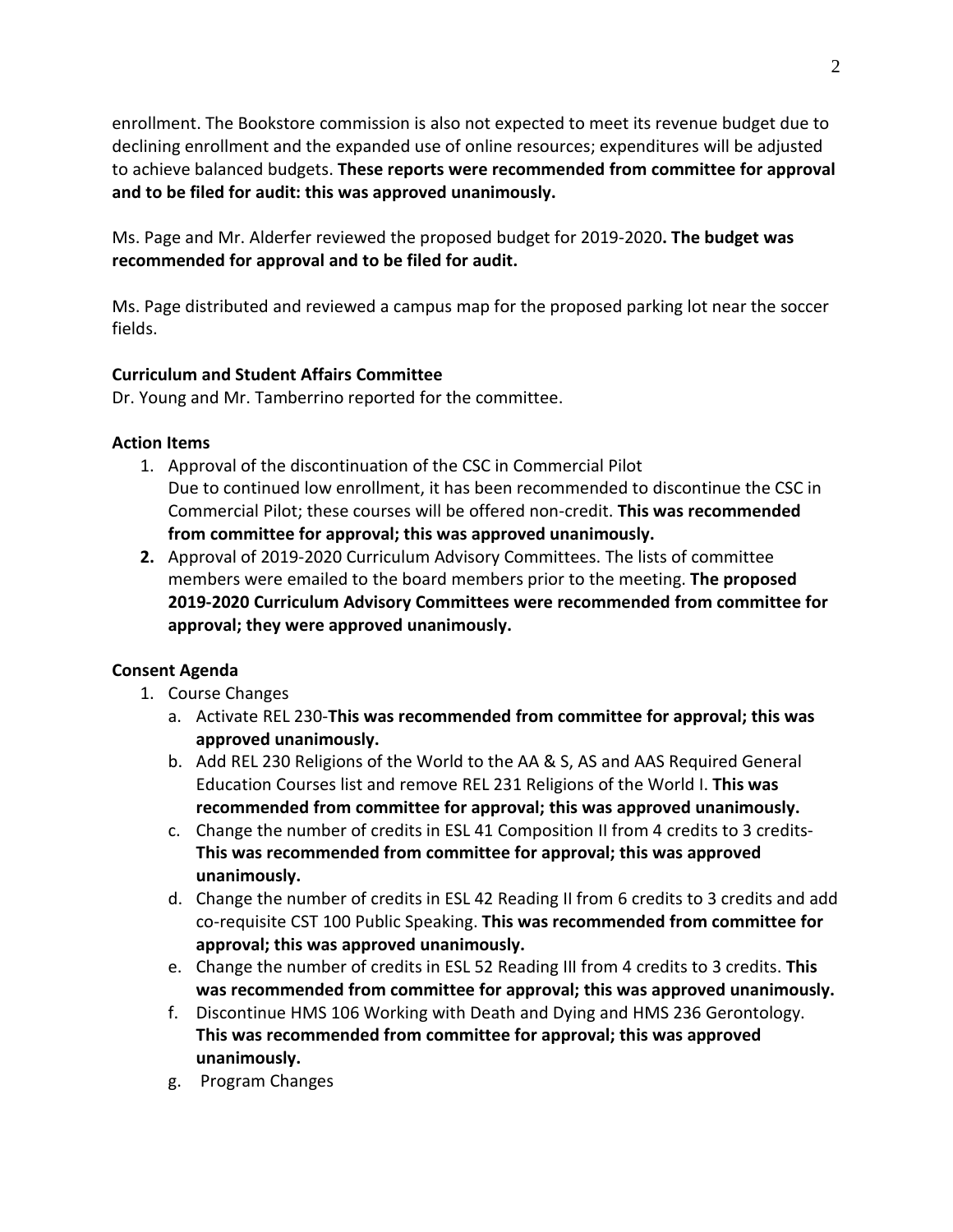- a. Replace CSC 205 Computer Organization with "Approved Elective" in AS Computer Science Specialization- **This was recommended from committee for approval; this was approved unanimously.**
- b. Add ITP 258 Systems Development Project and CSC 205 Computer Organization as approved electives-**This was recommended from committee for approval; this was approved unanimously.**
- c. Remove Commercial Pilot Credits from the Credit for Prior Learning-**This was recommended from committee for approval; this was approved unanimously.**
- d. Remove credit for nTelos Management Training Program credits from Credit for Prior Learning Manual: BUS 118-**This was recommended from committee for approval; this was approved unanimously.**
- 2. Award Credit for Prior Learning for ADJ 105 The Juvenile Justice System for VDCJS School Security Officer Training- **This was recommended from committee for approval; this was approved unanimously.**

# **Information Items**

- 1. Emergency Medical Services, Paramedic Certificate-expected to be included on the May 15-16, 2019 State Board Meeting Agenda for approval.
- 2. G-3 Update

# **Personnel Report**

Ms. Page reviewed the personnel report on page 51.

## **Enrollment**

Dr. Young distributed and reviewed the enrollment report-enrollment is down 50-60 FTES.

## **Educational Foundation**

Ms. Kiger distributed and reviewed the reports for the BRCC Educational Foundation, noting that the Annual Fund is very close to reaching the goal of \$130,000. The Foundation participated in the Great Community Give this year which raised \$5794 with 23 new donors and 92 donors total. Ms. Kiger noted that the Annual Fund raises unrestricted funds which are especially important for supporting a variety of activities around the college. This year they have been used in coordination with a VCCS grant for career coaches, for scholarships, tutors, a transition coach, part-time dual enrollment coordinator and other projects.

Foundation Board members have been attending high school programs to distribute scholarships.

Spring Fling was Friday, April 12 with a school spirit theme. The net revenue was a little higher this year than other years with 188 people in attendance. Next year will be the 25<sup>th</sup> anniversary of Spring Fling and will be held on Friday, April 17.

The Foundation will be hosting a Thank-a-Thon in July.